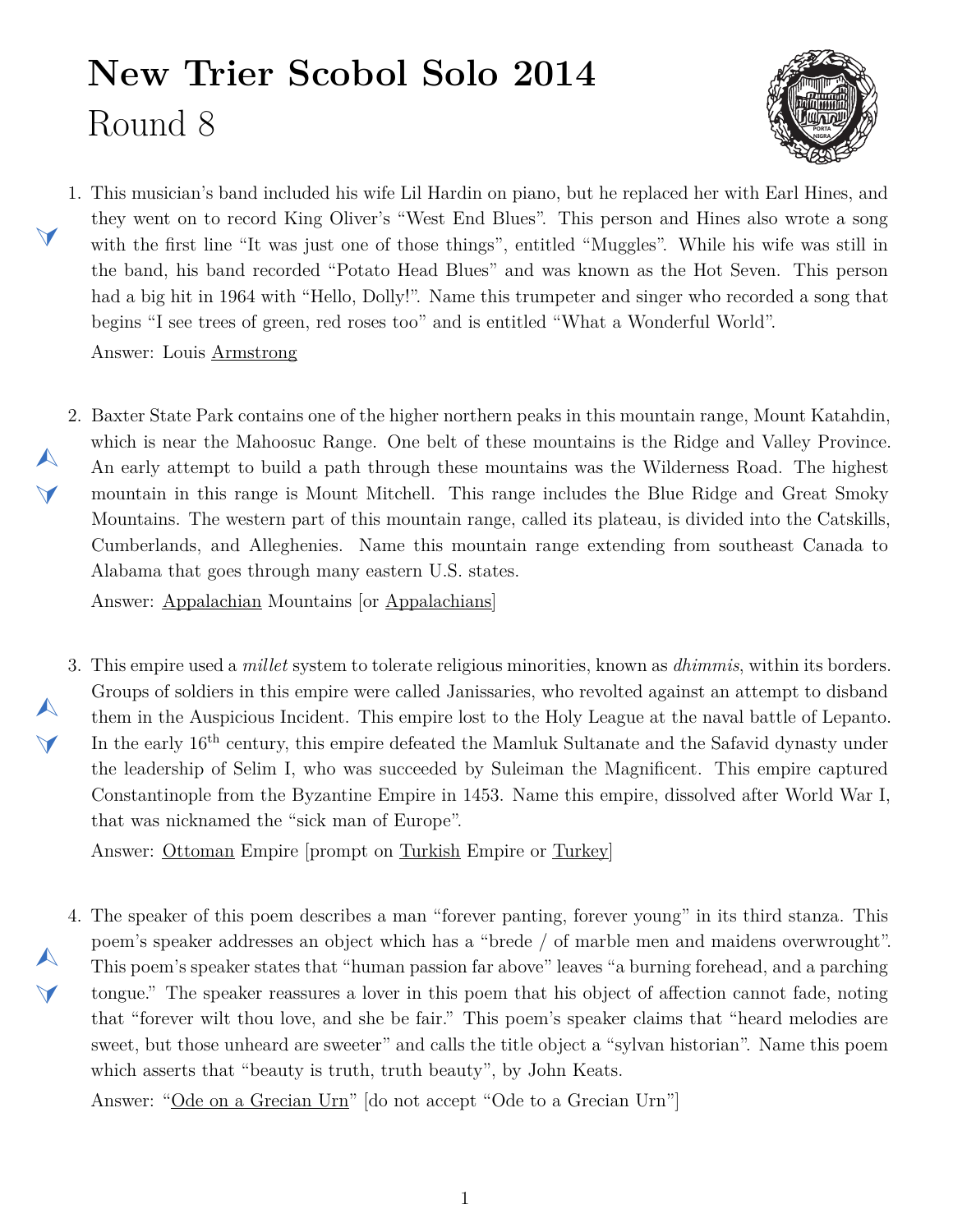<span id="page-1-0"></span>5. This country arrested Fauzia Allal Mohamed in August 2014, claiming that she planned to join ISIS  $\blacktriangle$  $\blacktriangledown$ after leaving its exclave city of Melilla. This country's justice minister resigned in 2014 following the government's decision not to enact his namesake Gallardon [gy-YAR-dohn] law limiting abortions. One region of this country is headed by Artur Mas, who has called for a referendum on independence, but that referendum is opposed by Prime Minister Mariano Rajoy [rah-HOY]. Felipe VI became its king in 2014 following the abdication of Juan Carlos I. Name this European country facing an independence movement in Catalonia.

Answer: (Kingdom of) Spain [or Reino de España]

<span id="page-1-1"></span>6. This fictional character was struck by a Jezail bullet during the Second Anglo-Afghan War at the Battle of Maiwand. After being sent to England, he ran into an old friend named Stamford who helped him find a roommate. This character was notably absent from "The Adventure of the Blanched Soldier" because he left his roommate to get married to Mary Morstan. This doctor, who always narrated the works he appeared in, met his future wife after warning his roommate against using cocaine in *The Sign of Four*. Stapleton showed this man the Grimpen Mire in *The Hound of the Baskervilles*. Name this doctor who lived at 221B Baker Street with Sherlock Holmes.

Answer: Dr. John (James Hiram) Watson [prompt on answers containing only non-underlined names]

<span id="page-1-2"></span>7. If there is no charge present, this value equals the square root of the quantity time derivative of electric field divided by curl of magnetic field. The reciprocal of this quantity gives the slope of the sides of a cone in spacetime that defines which events can be impacted by a given event. This value is in the denominator of beta, which is used to find the Lorentz factor. The second postulate of special relativity states that this value is constant. The square of this value equals the ratio of energy to mass. Name this value that is represented by a lowercase  $c$  and equal to about 3 times 10 to the  $8<sup>th</sup>$ meters per second in a vacuum.

Answer: speed of light [prompt on *c*]

<span id="page-1-3"></span>8. This battle began as an attempt to find aircraft carriers in the wake of the Battle of the Coral Sea one month earlier. American decryption efforts not only prepared the namesake atoll for the attack, but allowed U.S. carriers to launch a surprise attack on Japanese forces. Japan inflicted minimal damage on the namesake naval base, losing four aircraft carriers while the United States only lost one. This battle took place just after Japanese successes in the Solomon Islands campaign. Identify this June 1942 naval battle that saw the loss of the USS *Yorktown*, but was otherwise an American victory at an atoll located about halfway between North America and Asia.

Answer: Battle of Midway

 $\blacktriangle$ 

 $\blacktriangleleft$ 

 $\blacktriangle$ 

 $\blacktriangledown$ 

 $\blacktriangle$ 

 $\blacktriangleleft$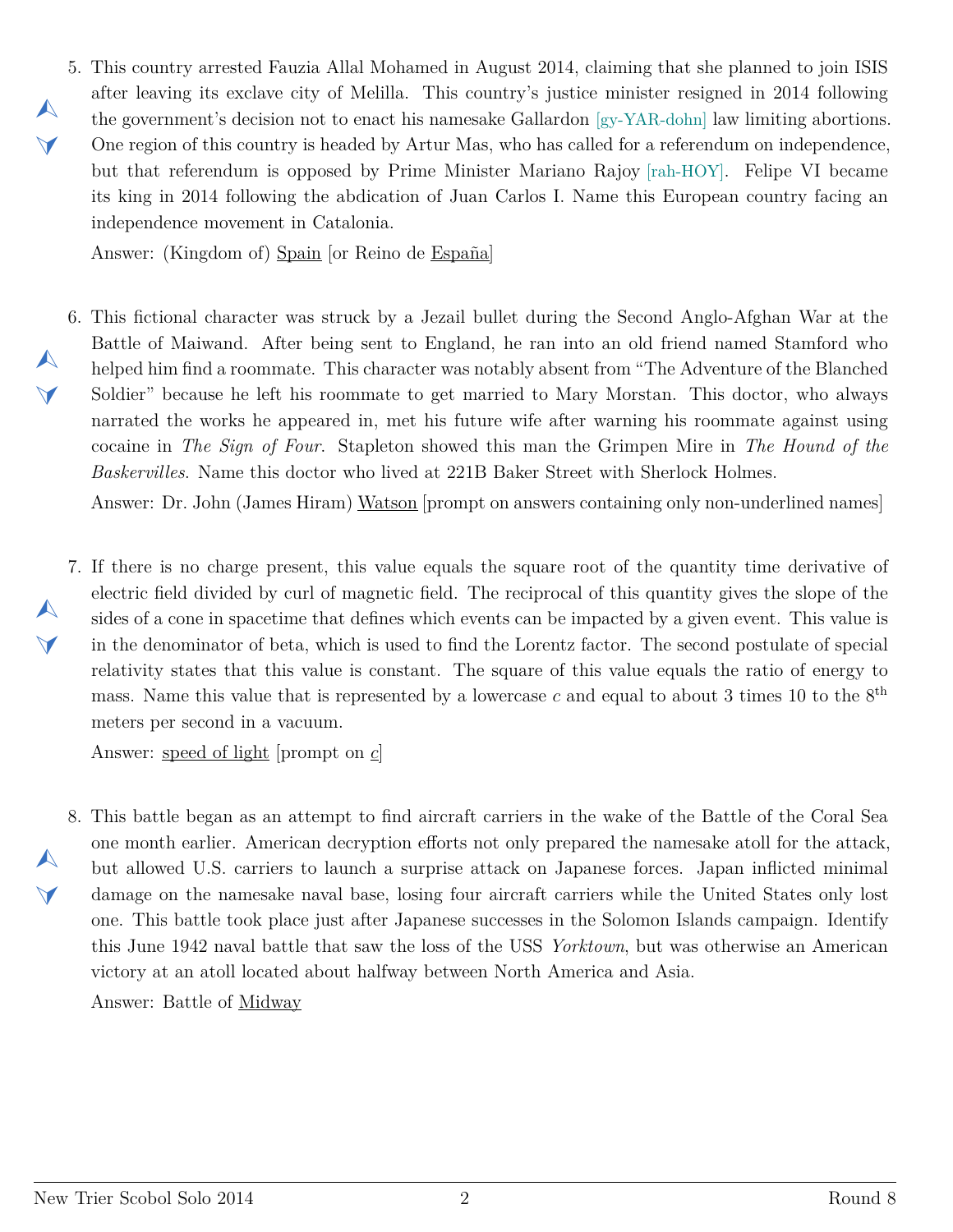<span id="page-2-0"></span>9. This person's younger brother composed most of the piece that became known as Mozart's  $\blacktriangledown$ 37th symphony. One of this composer's works is *The Seven Last Words of Our Saviour on the Cross*. After the bankruptcy of his patron Count Morzin, this composer worked for Prince Paul Anton, writing symphonies that gained the nicknames "Morning", "Noon", and "Night". The G-major *Andante* movement in one of his symphonies features bassoons and plucked strings making a ticking sound, so it became known as the *Clock* symphony. That piece is one of his *London* symphonies. Name this "Father of the String Quartet" who composed 106 symphonies.

Answer: (Franz) Joseph Haydn

 $\blacktriangle$ 

- <span id="page-2-1"></span>10. Though Rudolf Steiner wanted the English title of one of his books to be *Philosophy of Spiritual*  $\blacktriangle$  $\vee$ *Activity*, it is usually titled *Philosophy of* (this concept). Søren Kierkegaard wrote that anxiety is the "dizziness" of this concept. B. F. Skinner described when the feeling of this concept is an unreliable guide in his book asking to move *Beyond* (this concept) *and Dignity*. The first amendment to the Constitution states that Congress cannot abridge the application of this concept to speech and other areas. Give this synonym of liberty and independence that refers to the absence of restraint. Answer: freedom
- <span id="page-2-2"></span>11. Red rugs line the wall in the upper right corner of this painting. The duke for whom this painting  $\blacktriangle$  $\blacktriangleleft$ is named is believed to have commissioned it to teach his wife about the roles she should play. This painting includes a girl searching through a chest in the background and a dog lying on the bed next to the central woman in this painting. That woman, who has a pose similar to a woman in a Giorgione [jor-JOH-nay] painting, lies nude on a bed, with one of her hands clutching a bunch of flowers and her other hand partly covering her nudity. Name this painting by Titian [TEE-shun] whose title associates the subject of the painting with the goddess of love.

Answer: *Venus of Urbino*

<span id="page-2-3"></span>12. In some cases, setups for performing this process will include a Dean–Stark trap to remove water. The  $\blacktriangle$  $\blacktriangleleft$ amount of theoretical plates needed for this process can be determined via the McCabe–Thiele ["teal"] method. It is difficult to obtain alcohol that is more than 96% pure because this technique cannot be executed completely on azeotropes [AY-zee-oh-"tropes"]. Setups for this process use a reflux condenser to collect the products. One form of this process commonly used in petroleum refining and the separation of air is called the "fractional" type. Name this process that separates liquids by their boiling points.

Answer: distillation [accept word forms]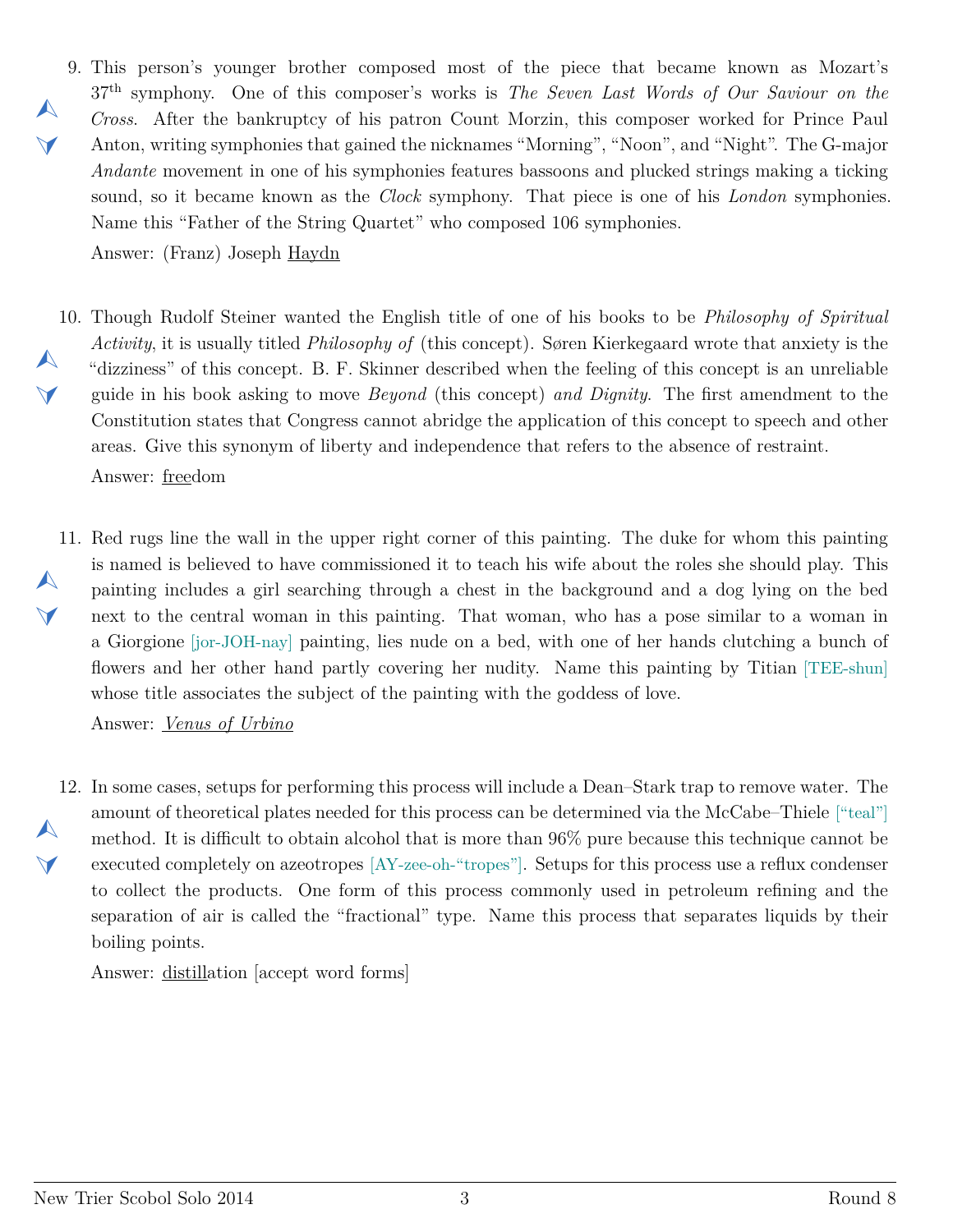<span id="page-3-0"></span>13. Colombian priest Jesús Héctor Gallego Herrera [hay-ZOOS ayk-TOR "guy"-YAH-goh heh-RAIR-ah]  $\blacktriangle$  $\vee$ was killed while opposing this country's government, and his remains were never found. This country's first female leader, Mireya Moscoso, was the widow of a man removed as this country's president by three different coups, Arnulfo Arias. A region of this country was the subject of the Hay–Bunau-Varilla Treaty and Torrijos–Carter Treaties, leading to the loss of U.S. control of that region in 1999. The United States invaded this country in 1989, detaining its dictator Manuel Noriega. Name this country that used to be part of Colombia, and that allows ships to pass between the Atlantic and Pacific Oceans through its namesake canal.

Answer: (Republic of) Panama [or (República de) Panamá]

- <span id="page-3-1"></span>14. The mythology of this religious tradition claims that the first person was Manu. The Laws of Manu  $\blacktriangle$  $\blacktriangle$ are part of this religion's remembered texts, or Smriti. People who accept all of the major gods of this religion are called Smartists. One of its holidays is known as the festival of colors and celebrates the slaying of the demoness Holika, and this religion celebrates its goddess of prosperity during its festival of lights, Diwali. Its deities are praised in the Puranas, and its earliest texts are the Vedas. Its priests are called Brahmins. Name this religion adhered to by 80% of the population of India. Answer: Hinduism
- <span id="page-3-2"></span>15. In one novel by this writer, a commanding officer threatens to horsewhip people if his purse is not  $\blacktriangle$  $\blacktriangleleft$ found. In another novel by this author, a prince claims that Madame Stahl is bedridden due to vanity during a visit to a German spa. Another work by this author begins during the Melvinski trial, where workers try to determine what promotion they will receive upon hearing of the death of a colleague. That work is *The Death of Ivan Ilyich*. One of this author's title characters, who helps her brother Stiva reconcile with his wife Dolly, eventually throws herself under a train. Name this author of *Anna Karenina* and *War and Peace*.

Answer: Leo (Lev Nikolayevich, Count Graf) Tolstoy

<span id="page-3-3"></span>16. The first person prosecuted under the Civil Rights Act of 1964, who was later elected the governor  $\blacktriangle$  $\blacktriangle$ of this state, was Lester Maddox. Supreme Court cases determining the legality of the death penalty determined the fates of this state's Troy Gregg and William Furman. In this state, the death of Mary Phagan led to the lynching of factory superintendent Leo Frank. Before becoming president, Jimmy Carter was the governor of this state. Before working in Alabama, Martin Luther King, Jr. grew up in this state. Home Depot, Delta Air Lines, Coca-Cola, and CNN were started in this state. Name this state started by James Oglethorpe whose former capitals include Milledgeville and Savannah and whose current capital is Atlanta.

Answer: Georgia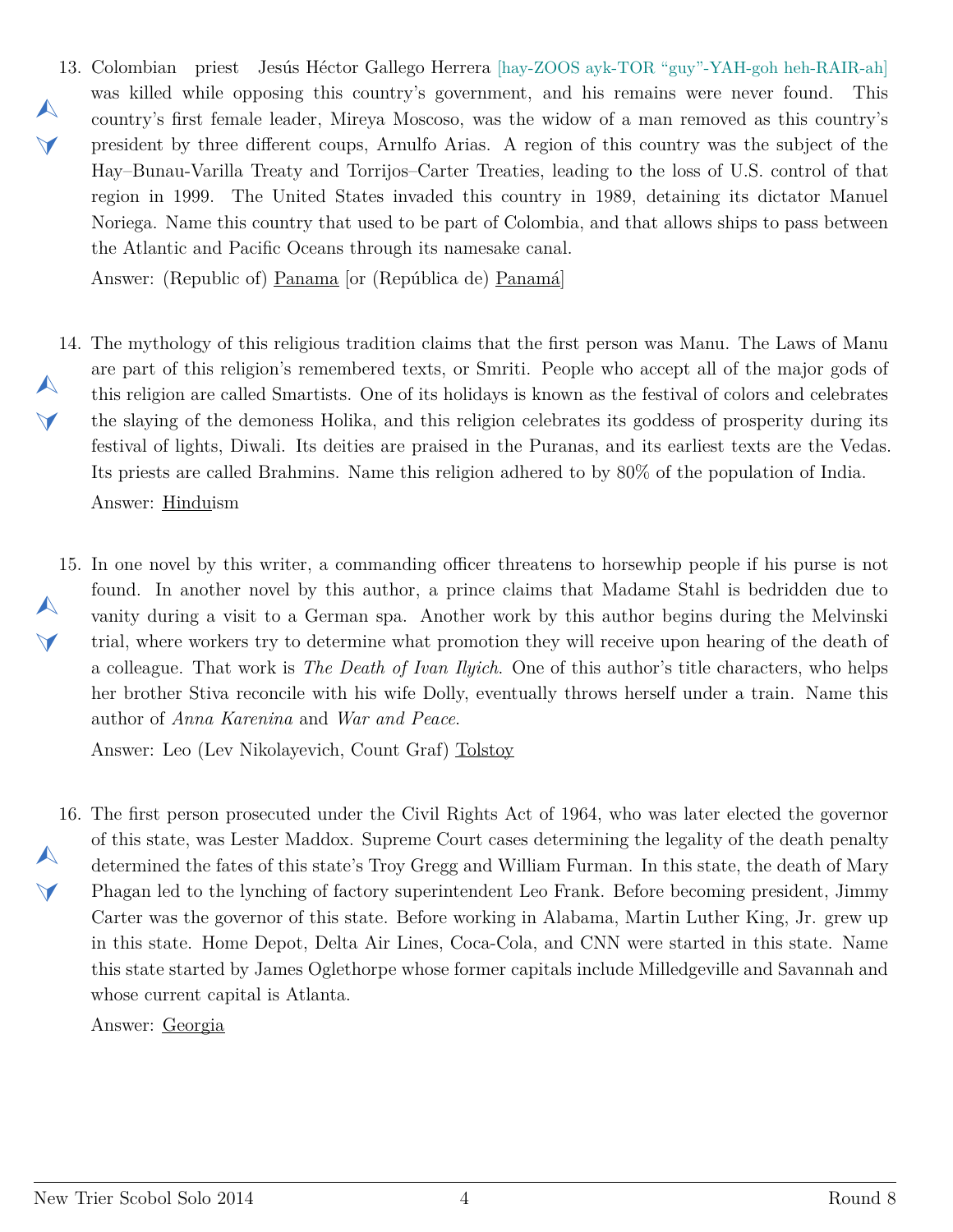- <span id="page-4-0"></span>17. A diode pump is a vacuum pump that is also known as this type of pump, and it is used in lasers that  $\blacktriangle$  $\vee$ are replacing this type of gas laser. This term names the type of exchange that is common between two electrolytes. Proteins in lipid bilayer membranes that regulate cell volume form channels named for these particles because they allow these types of particles to pass into and out of cells. Plasma is made of these particles. Bonds of atoms with large differences in electronegativity are named for these particles. Names of these particles typically end with the suffix "-ide", "-ite", or "-ate". Identify these atoms and collections of atoms that have a net charge. Answer: ions
- <span id="page-4-1"></span>18. In one novel by this author, the leader of the Kolhouri tours America and is told to use machines,  $\blacktriangle$  $\blacktriangleleft$ while the Ghost Shirt Society tries to destroy machines. In a story by this writer, intelligent people are forced to wear headphones that make loud noises according to rules enforced by the Handicapper General. In addition to *Player Piano* and "Harrison Bergeron", this author wrote several works in which Eliot Rosewater is a fan of the science fiction writer Kilgore Trout. In this author's best known work, the main character travels to the planet Tralfamadore after surviving the bombing of Dresden. Name this author of *Slaughterhouse-Five*.

Answer: Kurt Vonnegut (Jr.)

<span id="page-4-2"></span>19. This function gives the length of a segment perpendicular to the terminal side of an angle going from  $\blacktriangle$  $\blacktriangledown$ the unit circle to the *x*-axis, and it also equals the length of a vertical segment from the terminal side to the point  $(1,0)$  ["one comma zero"]. The antiderivative of this function includes the opposite of the natural log of the absolute value of the cosine function, and the derivative of this function is always positive. The domain of this function is the same as the domain of the secant function since it is all numbers whose cosine is not zero. Name this function given by the ratio *y* divided by *x* on the unit circle, and the ratio "opposite leg over adjacent leg" on a right triangle. Answer: tangent

<span id="page-4-3"></span>20. A disease of this organ was the first to be recognized as an autoimmune disease. Another disease  $\blacktriangle$  $\blacktriangledown$ of this organ causes the eyes to bulge as a result of this organ being overactive. This organ, which is affected by Hashimoto's disease and Graves' disease, produces a hormone that opposes PTH and lowers blood calcium, called calcitonin. Underproduction of this organ's namesake hormones results in cretinism, and this organ produces a pair of hormones called  $T_3$  and  $T_4$ , which contain iodine. Name this organ affected by goiter, a butterfly-shaped gland in the neck.

Answer: thyroid gland